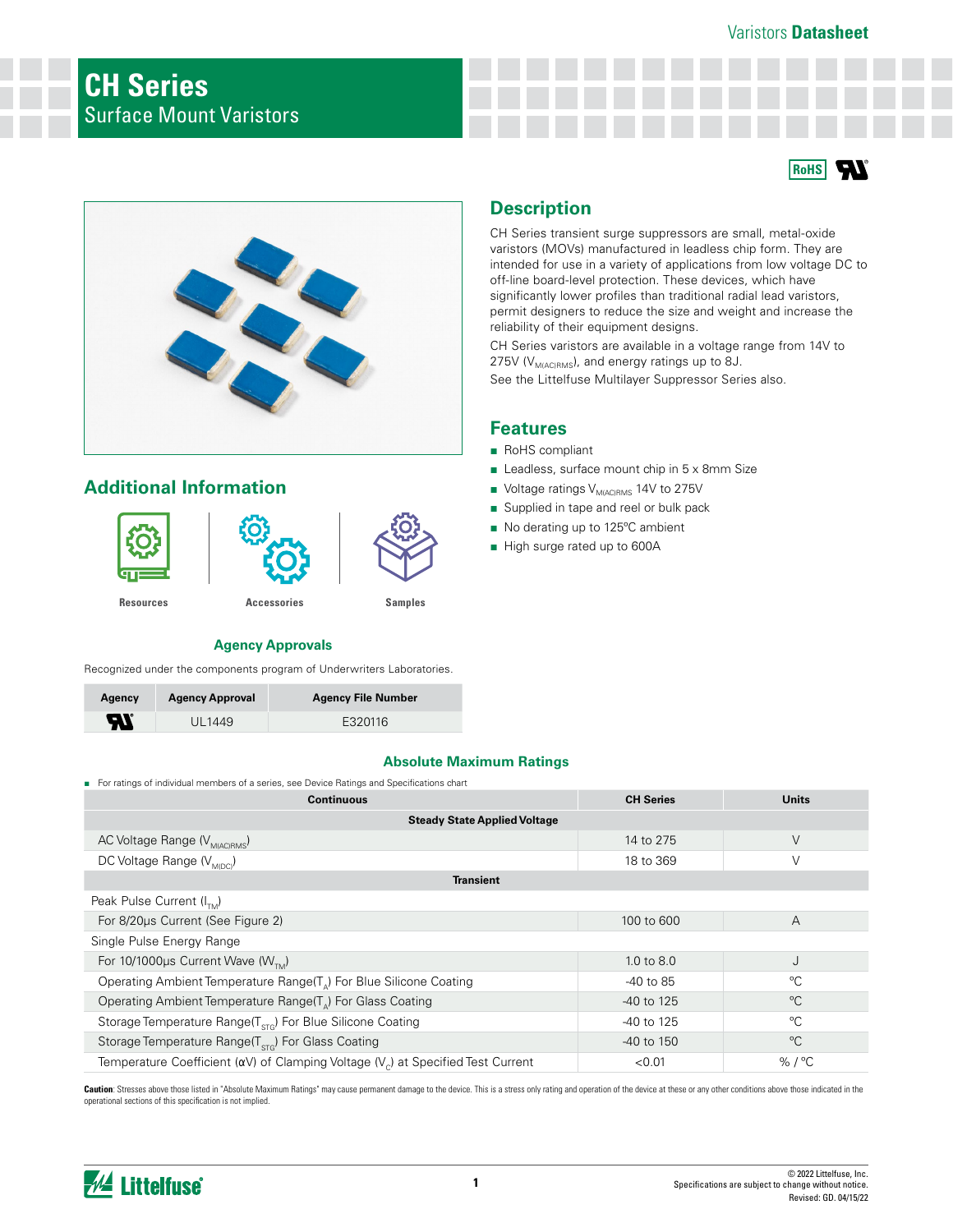### **Device Ratings and Specifications**

| Maximum Ratings (125°C)               |             |                                                                                           | Specifications (25°C)      |                                       |                |             |                       |                      |                    |          |
|---------------------------------------|-------------|-------------------------------------------------------------------------------------------|----------------------------|---------------------------------------|----------------|-------------|-----------------------|----------------------|--------------------|----------|
| <b>Continuous</b><br><b>Transient</b> |             | Varistor Voltage at 1 mA DC Test<br>Max Clamping Volt V <sub>c</sub> at<br><b>Typical</b> |                            |                                       |                |             |                       |                      |                    |          |
| Part<br><b>Number</b>                 | $V_{RMS}$   | $V_{\text{pc}}$                                                                           | Energy<br>$(10/1000\mu s)$ | <b>Peak Current</b><br>$(8/20 \mu s)$ | <b>Current</b> |             | Test Current (8/20µs) |                      | <b>Capacitance</b> |          |
|                                       | $V_{M(AC)}$ | $V_{M(DC)}$                                                                               | $W_{TM}$                   | $I_{TM}$                              | <b>MIN</b>     | $V_{N(DC)}$ | <b>MAX</b>            | $\mathbf{V}_{\rm c}$ | Ι,                 | $f=1MHz$ |
|                                       | (V)         | (V)                                                                                       | (J)                        | (A)                                   | (V)            | (V)         | (V)                   | (V)                  | (A)                | (pF)     |
| <b>V22CH8</b>                         | 14          | 18 (Note 3)                                                                               | 1.0 (Note2)                | 100                                   | 18.7           | 22.0        | 26.0                  | 47                   | 5                  | 1600     |
| <b>V27CH8</b>                         | 17          | 22                                                                                        | 1.0                        | 100                                   | 23.0           | 27.0        | 31.1                  | 57                   | 5                  | 1300     |
| V33CH8                                | 20          | 26                                                                                        | 1.0                        | $100*$                                | 29.5           | 33.0        | 36.5                  | 68                   | 5                  | 750      |
| <b>V39CH8</b>                         | 25          | 31                                                                                        | 1.0                        | $100*$                                | 35.0           | 39.0        | 43.0                  | 79                   | 5                  | 700      |
| <b>V47CH8</b>                         | 30          | 38                                                                                        | 1.2                        | $100*$                                | 42.0           | 47.0        | 52.0                  | 92                   | 5                  | 650      |
| <b>V56CH8</b>                         | 35          | 45                                                                                        | 1.4                        | $100*$                                | 50.0           | 56.0        | 62.0                  | 107                  | 5                  | 600      |
| <b>V68CH8</b>                         | 40          | 56                                                                                        | 1.5                        | $100*$                                | 61.0           | 68.0        | 75.0                  | 127                  | 10                 | 500      |
| V120CH8                               | 75          | 102                                                                                       | 2.0                        | 2506                                  | 108.0          | 120.0       | 132.0                 | 200                  | 10                 | 300      |
| <b>V150CH8</b>                        | 95          | 127                                                                                       | 3.0                        | 2506                                  | 135.0          | 150.0       | 165.0                 | 250                  | 10 <sup>1</sup>    | 250      |
| <b>V180CH8</b>                        | 115         | 153                                                                                       | 4.0                        | $250^6$                               | 162.0          | 180.0       | 198.0                 | 295                  | 10 <sup>1</sup>    | 120      |
| <b>V200CH8</b>                        | 130         | 175                                                                                       | 4.0                        | 2506                                  | 184.0          | 200.0       | 228.0                 | 340                  | 10                 | 110      |
| <b>V220CH8</b>                        | 140         | 180                                                                                       | 5.0                        | 2506                                  | 198.0          | 220.0       | 242.0                 | 360                  | 10 <sup>1</sup>    | 105      |
| <b>V240CH8</b>                        | 150         | 200                                                                                       | 5.0                        | 2506                                  | 212.0          | 240.0       | 268.0                 | 395                  | 10                 | 100      |
| V360CH8                               | 230         | 300                                                                                       | 6.0                        | 2507                                  | 324.0          | 360.0       | 396.0                 | 595                  | 10                 | 70       |
| V390CH8                               | 250         | 330                                                                                       | 7.0                        | 2507                                  | 354.0          | 390.0       | 429.0                 | 650                  | 10                 | 60       |
| V430CH8                               | 275         | 369                                                                                       | 8.0                        | 250 <sup>7</sup>                      | 389.0          | 430.0       | 473.0                 | 710                  | 10                 | 50       |

#### **Notes:**

**1.** Power dissipation of transients not to exceed 0.25W.

**2.** Energy rating for impulse duration of 30ms minimum to one half of peak current value. **3.** Also rated to withstand 24V for 5 minutes.

**4.** The Typical Capacitance is for reference only.

**5.** \*High Surge Option (up to 400A) available for relevant voltage ratings.

**6.** High surge option(up to 600A) available for relevant voltage ratings.

**7.** High surge option(up to 500A) available for relevant voltage ratings. **8.** Ultrasonic welding process is not recommended for CH series.

#### **Current, Energy and Power Derating Curve**

Continuous power dissipation capability is not an applicable design requirement for a suppressor, unless transients occur in rapid succession. Under this condition, the average power dissipation required is simply the energy (watt-seconds) per pulse times the number of pulses per second. The power so developed must be within the specifications shown on the Device Ratings and Specifications Table for the specific device. Furthermore, the operating values need to be derated at high tempera tures as shown in this diagram. Because varistors can only dissipate a relatively small amount of average power they are, therefore, not suitable for repetitive applications that involve substantial amounts of average power dissipation.



**W** Littelfuse®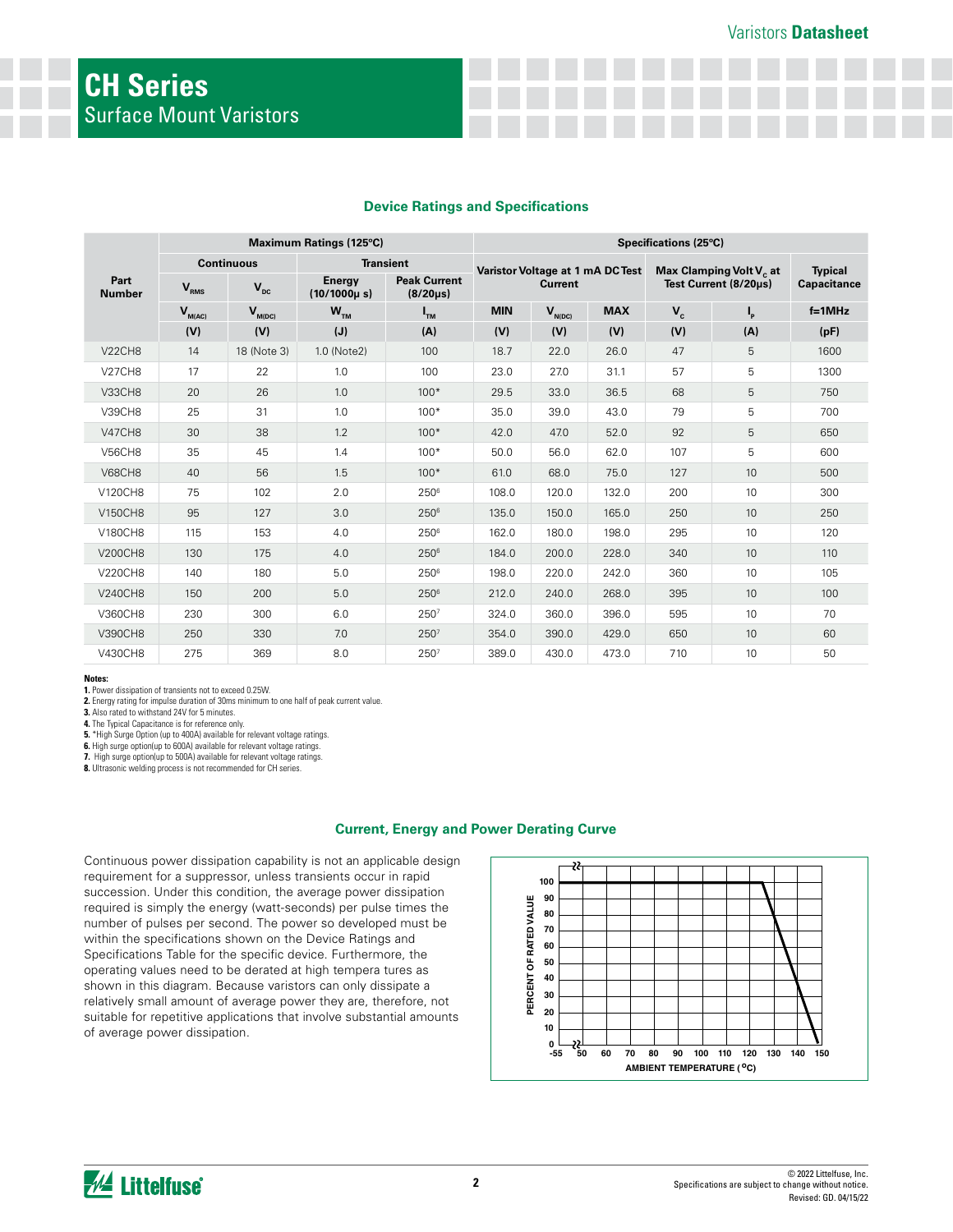

### **Peak Pulse Current Test Waveform**

 $T_1 =$  Rise Time = 1.25 x T  $T_2$  = Decay Time **The Example:** For an 8/20 *µ*s Current Waveform: Example: For an 8/20 s Current Waveform:  $0<sub>1</sub>$  = Virtual Origin of Wave  $T =$  Time from 10% to 90% of Peak



**Pulse Rating Curves**

**Surge Current Rating Curves for V22CH8 - V56CH8**



# **Surge Current Rating Curves for V120CH8 - V430CH8**



**Note:** If pulse ratings are exceeded, a shift of V<sub>N(DC)</sub> (at specified current) of more than +/-10% could result. This type of shift, which normally results in a decrease of V<sub>N(DC)</sub>, may result in the device not meeting



## **Clamping Voltage for V22CH8 – V68CH8 Clamping Voltage for V120CH8 – V430CH8**



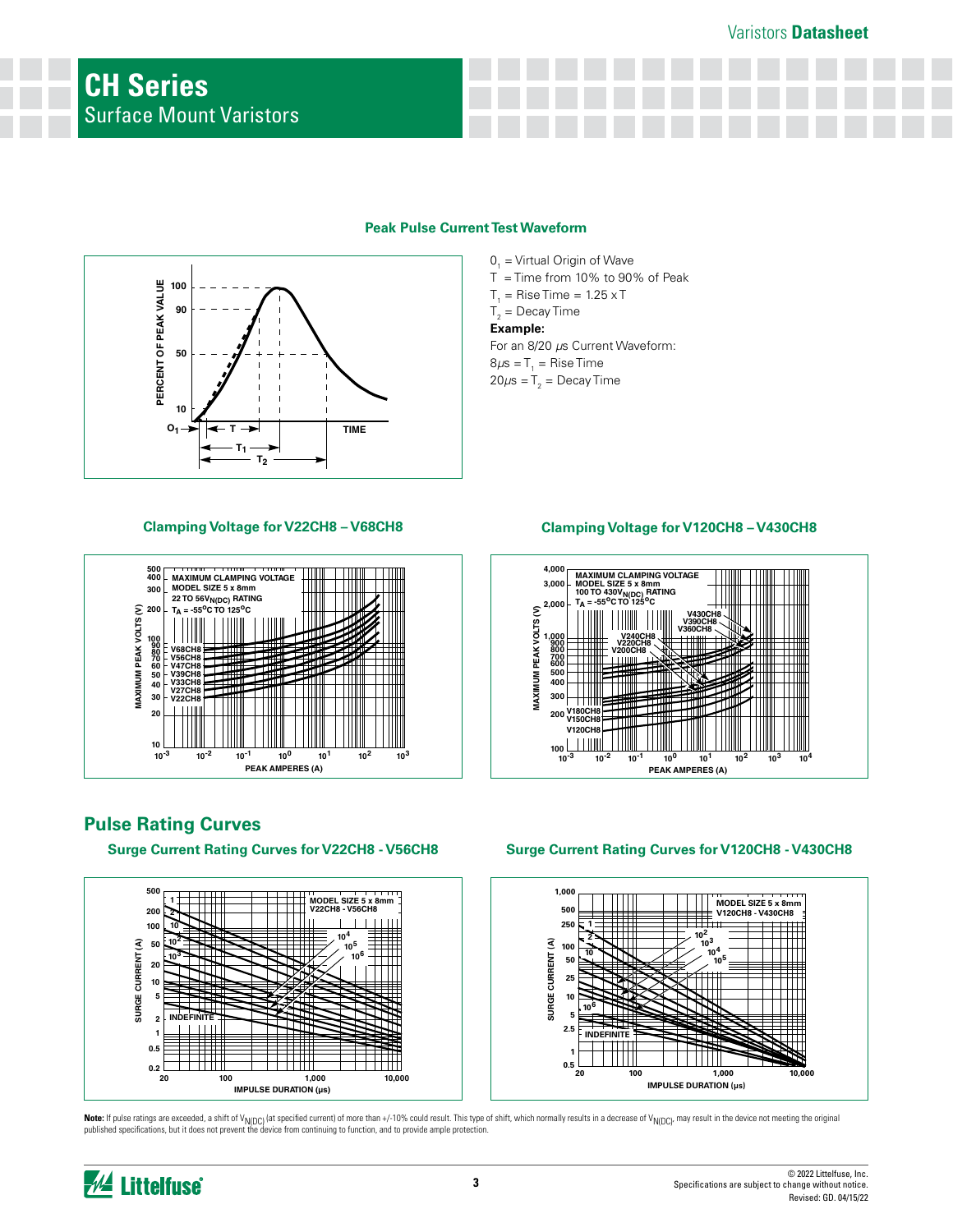### Varistors **Datasheet**

### **Lead (Pb) Soldering Recommendations**

The principal techniques used for the soldering of components in surface mount technology are IR Re-flow and Wave soldering. Typical profiles are shown on the right.

CH series devices have silver-platinum terminals (Ag/Pt), and the recommended solder is 62/36/2 (Sn/Pb/Ag), 60/40 (Sn/Pb) or 63/37 (Sn/Pb). Littelfuse also recommends an RMA solder flux.

Wave soldering is the most strenuous of the processes. To avoid the possibility of generating stresses due to thermal shock, a preheat stage in the soldering process is recommended, and the peak temperature of the solder process should be rigidly controlled.

When using a reflow process, care should be taken to ensure that the CH chip is not subjected to a thermal gradient steeper than 4 degrees per second; the ideal gradient being 2 degrees per second. During the soldering process, preheating to within 100 degrees of the solder's peak temperature is essential to minimize thermal shock.

Once the soldering process has been completed, it is still necessary to ensure that any further thermal shocks are avoided. One possible cause of thermal shock is hot printed circuit boards being removed from the solder process and subjected to cleaning solvents at room temperature. The boards must be allowed to cool gradually to less than 50ºC before cleaning.

### **Reflow Solder Profile**



#### **Wave Solder Profile**



# Lead–free (Pb-free) Soldering Recommendations

CH series devices have silver-platinum terminals (Ag/Pt), and the recommended Lead-free solder is 96.5/3.%.5 (SnAgCu) with an RMA flux, though there is a wide selection of pastes and fluxes available that should be compatible.

The reflow profile must be constrained by the maximums in the Lead–free Reflow Profile. For Lead–free Wave soldering, the Wave Solder Profile still applies.

Note: the Lead–free paste, flux and profile were used for evaluation purposes by Littelfuse, based upon industry standards and practices. There are multiple choices of all three available, it is advised that the customer explores the optimum combination for their process as processes vary considerably from site to site.

Water cleaning solder paste is not recommended for standard CH8 series. For water cleaning solder paste, we recommend the passivate glass coating version. Please see the ordering note section for the detailed suffix code.

#### **Lead-free Re-flow Solder Profile**



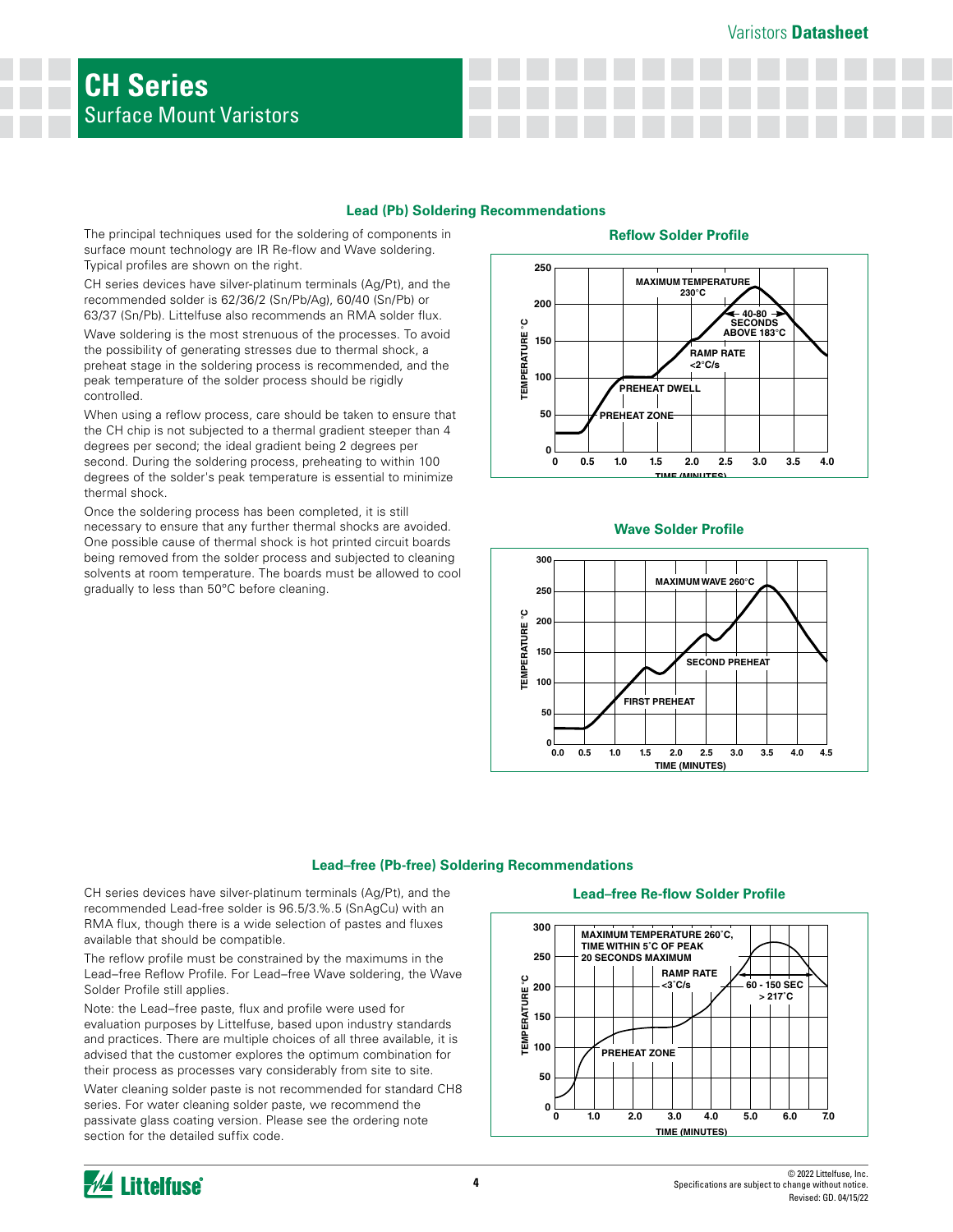







|        | <b>Inches</b> |            | <b>Millimeters</b> |            |  |
|--------|---------------|------------|--------------------|------------|--|
| Symbol | Min           | <b>Max</b> | Min                | <b>Max</b> |  |
| A      | 0.402         |            | 10.210             |            |  |
| в      | 0.216         |            | 5.500              |            |  |
| C      | 0.087         |            | 2.210              |            |  |
| D      |               | 0.080      |                    | 2.00       |  |
| Е      | 0.016         | 0.050      | 0.41               | 1.27       |  |
| L      | 0.311         | 0.335      | 7.90               | 8.51       |  |
| W      | 0.185         | 0.207      | 4.70               | 5.26       |  |

CHIP LAYOUT DIMENSIONS



**Note:** Avoid metal runs in this area. Proper cleaning process is needed to avoid flux residue.